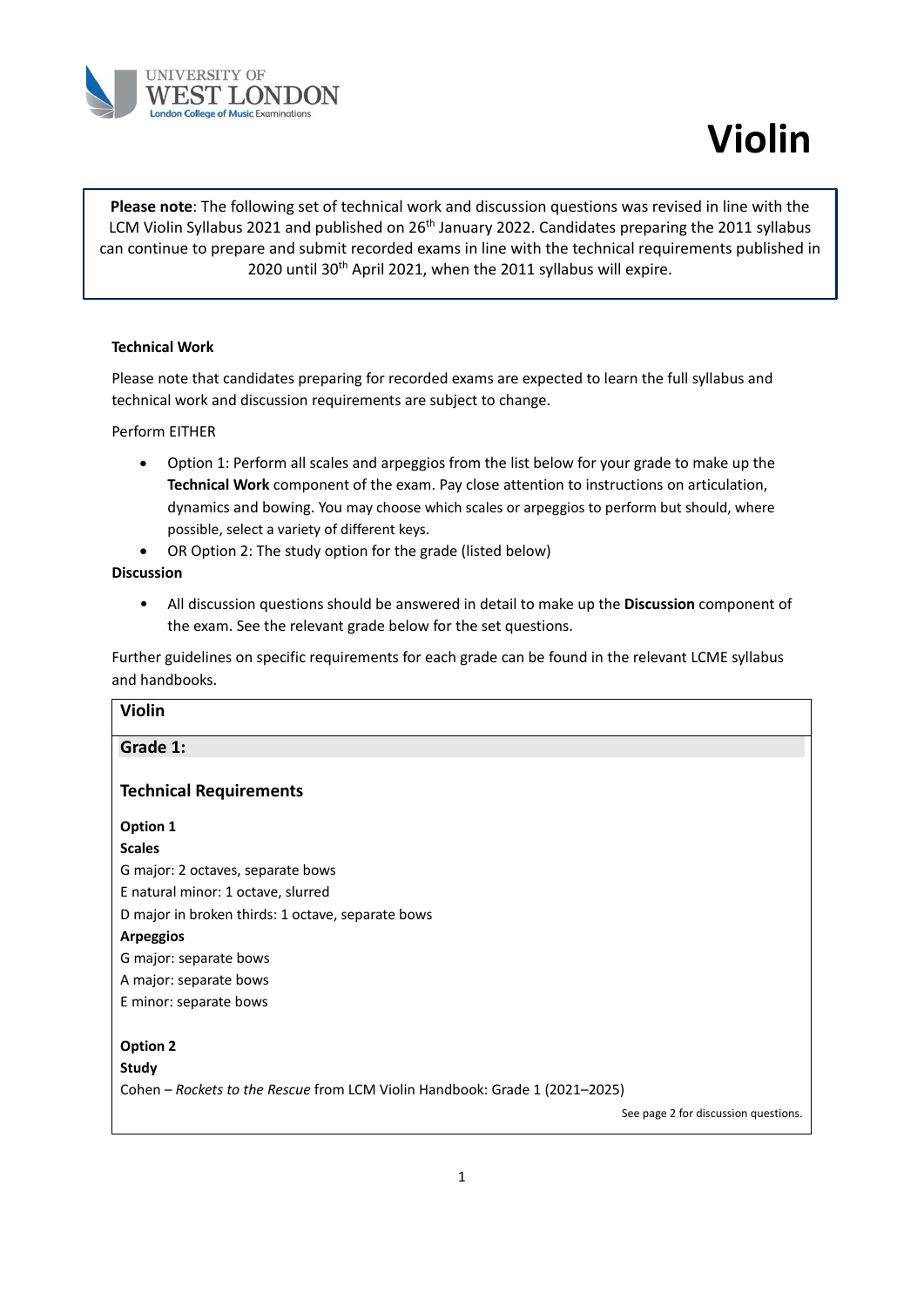## **Discussion Questions**

All questions should be answered after the performance section:

- Which of the pieces you performed today is your favourite and why?
- How would you describe the mood of this piece?
- Which key does the piece start in?
- Which signs that tell you to play loud and soft? Find an example of each in your music.

#### **Grade 2:**

#### **Technical Requirements**

To be performed with separate bows unless otherwise indicated .

#### **Option 1**

#### **Scales**

One two-octave major scale One one-octave major scale: slurred G major in broken thirds (two octaves) **Arpeggios** One two-octave major arpeggio One one-octave major arpeggio One minor arpeggio

#### **Option 2**

**Study** Purcell – *The Sailor's Dance* from LCM Violin Handbook: Grade 2 (2021–2025)

## **Discussion Questions**

- Which of the pieces you performed today is your favourite and why?
- How would you describe the mood of this piece?
- Which key does the piece start in?
- Which signs that tell you to play loud and soft? Find an example of each in your music.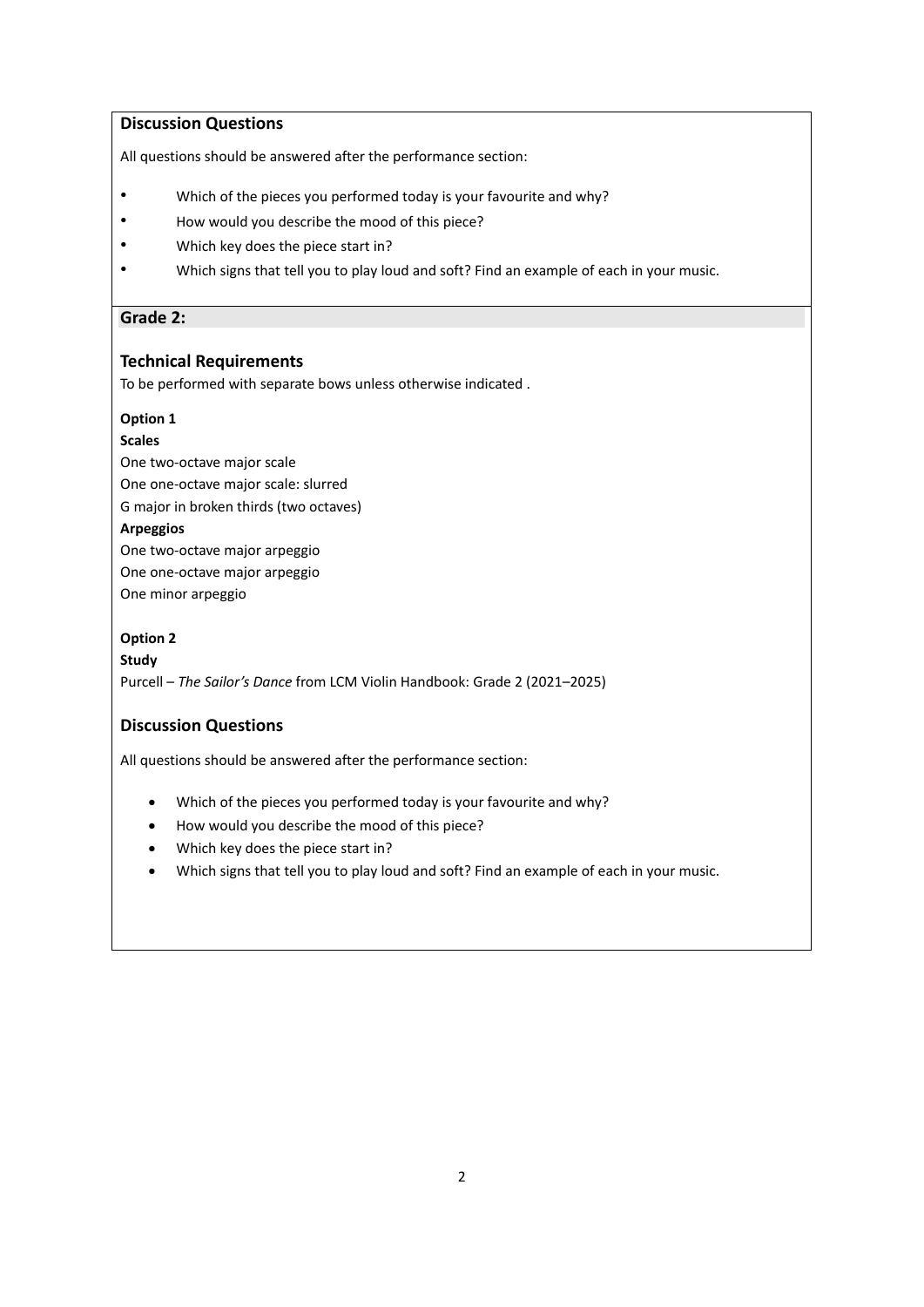# **Grade 3:**

## **Technical Requirements**

#### **Option 1**

#### **Scales**

One two-octave minor scale: slurred (harmonic or melodic)

Either Eb major or E major: separate bows

Bb major in broken thirds: separate bows

One chromatic scale: separate bows

# **Arpeggios**

One two-octave major arpeggio: slurred

One two-octave minor arpeggio: separate

One dominant 7<sup>th</sup>: separate bows

# **Exercises**

Double stop exercise

#### **Option 2**

#### **Study**

Cohen – *Heidi Hi* from LCM Violin Handbook: Grade 3 (2021–2025)

# **Discussion Questions**

- Which of the pieces you performed today is your favourite and why?
- What is the time signature and key of the piece?
- How would you describe the mood of this piece? How is it different to the characters or styles of the other pieces you played today?
- Which sign tells you to play staccato and legato, can you find any examples in your pieces?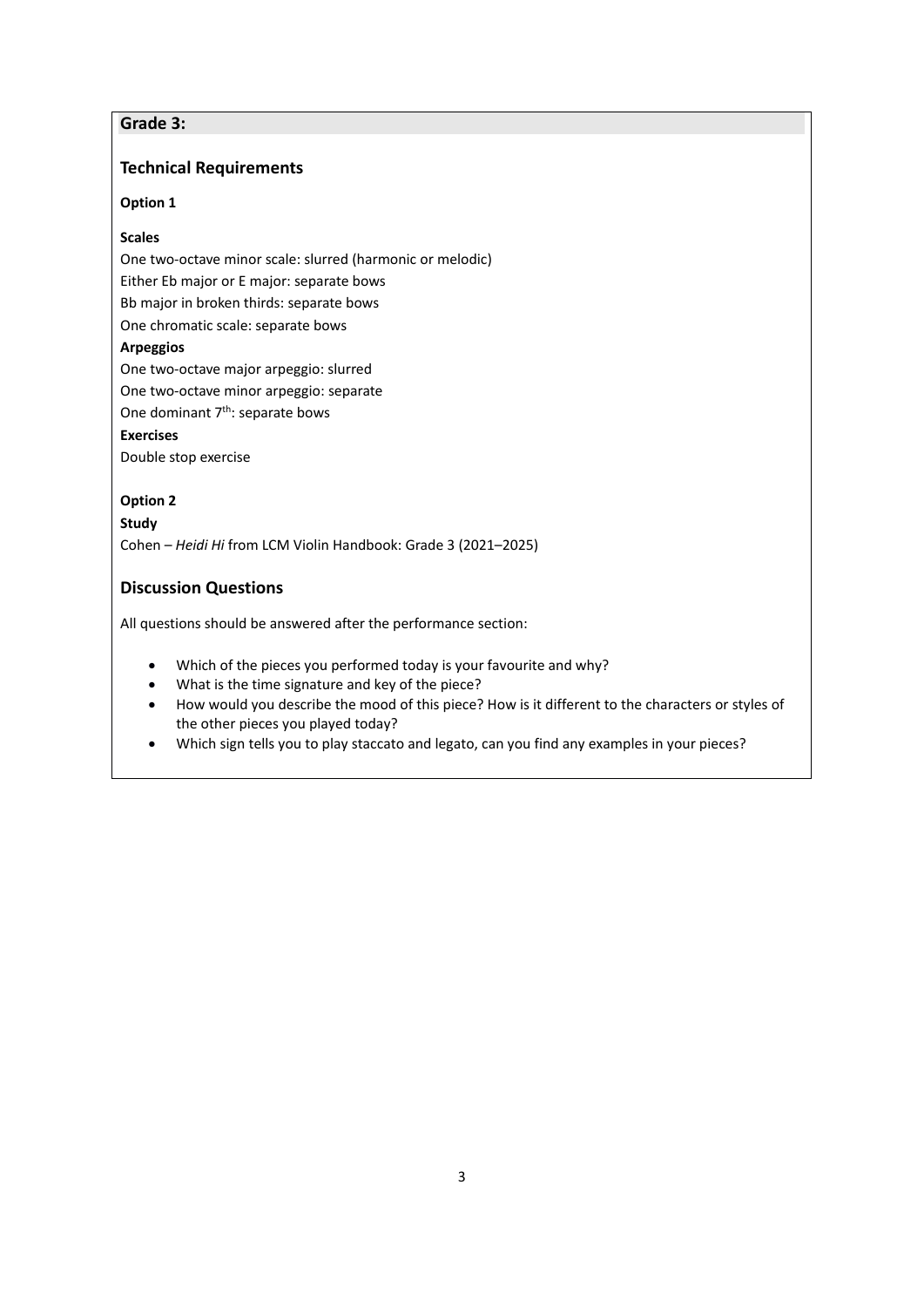# **Grade 4**:

## **Technical Requirements**

#### **Option 1**

#### **Scales**

Two major scales: one slurred, one separate bows Two minor scales: one slurred, one separate bows (harmonic or melodic) D major in broken thirds: slurred One chromatic scale: separate bows **Arpeggios –** different keys from the scales should be offered. Two major arpeggios: one slurred, one separate bows Two minor arpeggios: one slurred, one separate bows One dominant 7<sup>th</sup>: slurred One diminished 7<sup>th</sup>: separate bows

#### **Option 2**

#### **Study**

O'Leary – *Allegro* from LCM Violin Handbook: Grade 4 (2021–2025)

# **Discussion Questions**

- Which of the pieces you performed today is your favourite and why?
- What is the time signature of the piece and does it stay the same throughout?
- Which was the trickiest part to of the piece to learn and play, and why? What did you do in your practice to overcome this?
- Explain how you take care of your instrument including any steps you take each time you use it and put it away.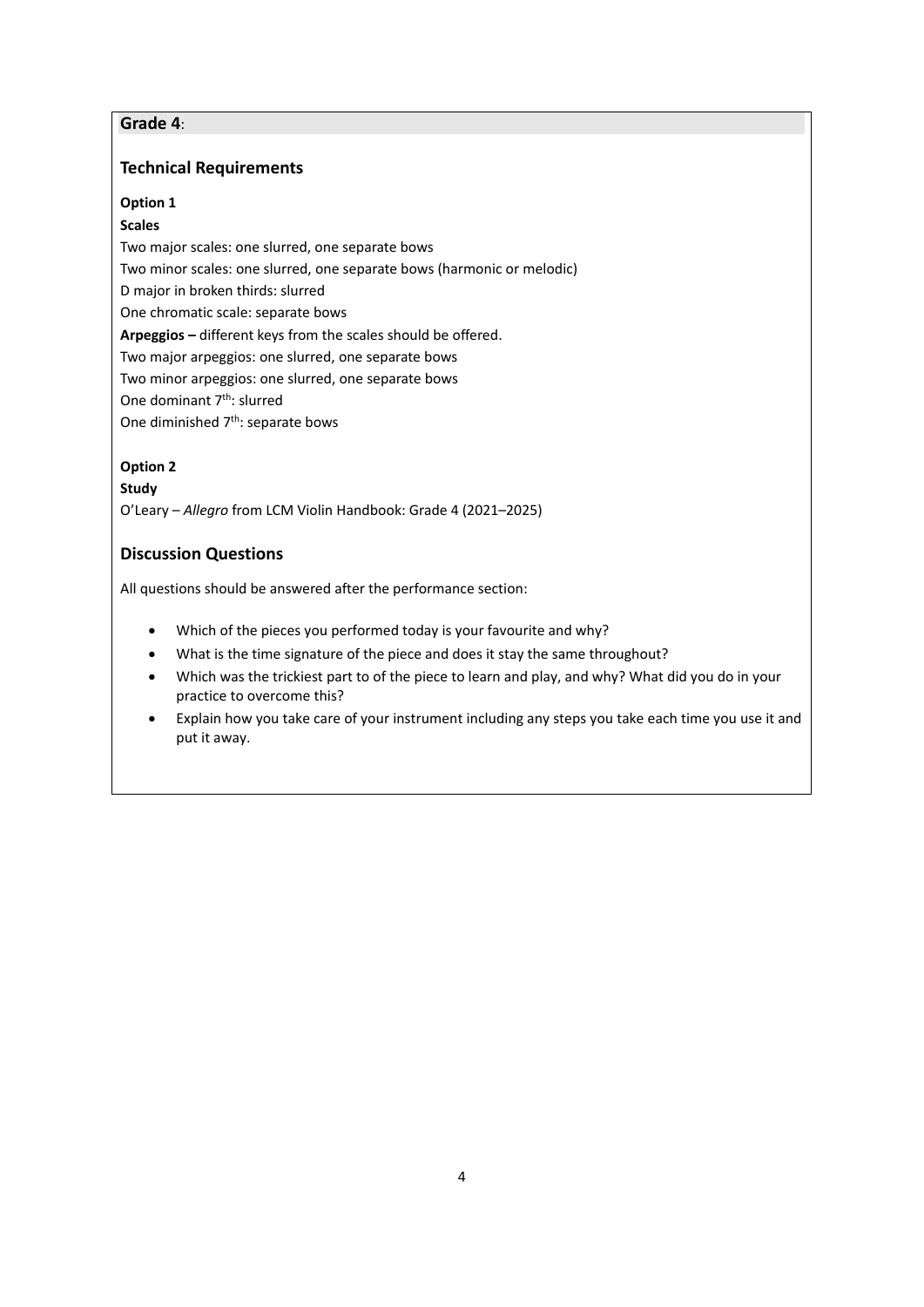# **Grade 5:**

# **Technical Requirements**

## **Option 1**

## **Scales**

One three-octave major scale: separate bows

One three-octave minor scale (harmonic or melodic): slurred

One two-octave major scale: slurred

One two-octave minor scale (harmonic or melodic): separate bows

Eb in broken thirds: slurred

One chromatic scale: slurred

Eb major double stop scale

**Arpeggios -** different keys from the scales should be offered.

One three-octave major arpeggio: separate bows

One two-octave major arpeggio: slurred

Two two-octave minor arpeggios: one slurred, one separate bows

One dominant 7th: slurred

One diminished 7<sup>th</sup>: separate bows

## **Option 2**

## **Study**

Sitt – *Study No. 52* from LCM Violin Handbook: Grade 5 (2021–2025)

# **Discussion Questions**

- Which of the pieces you performed today is your favourite and why?
- Who composed the piece and which historical period does it comes from? Can you name another piece by this composer?
- Which was the trickiest part to of the piece to learn and play and why? What did you do in your practice to overcome this?
- Outline the form and key structure of the piece.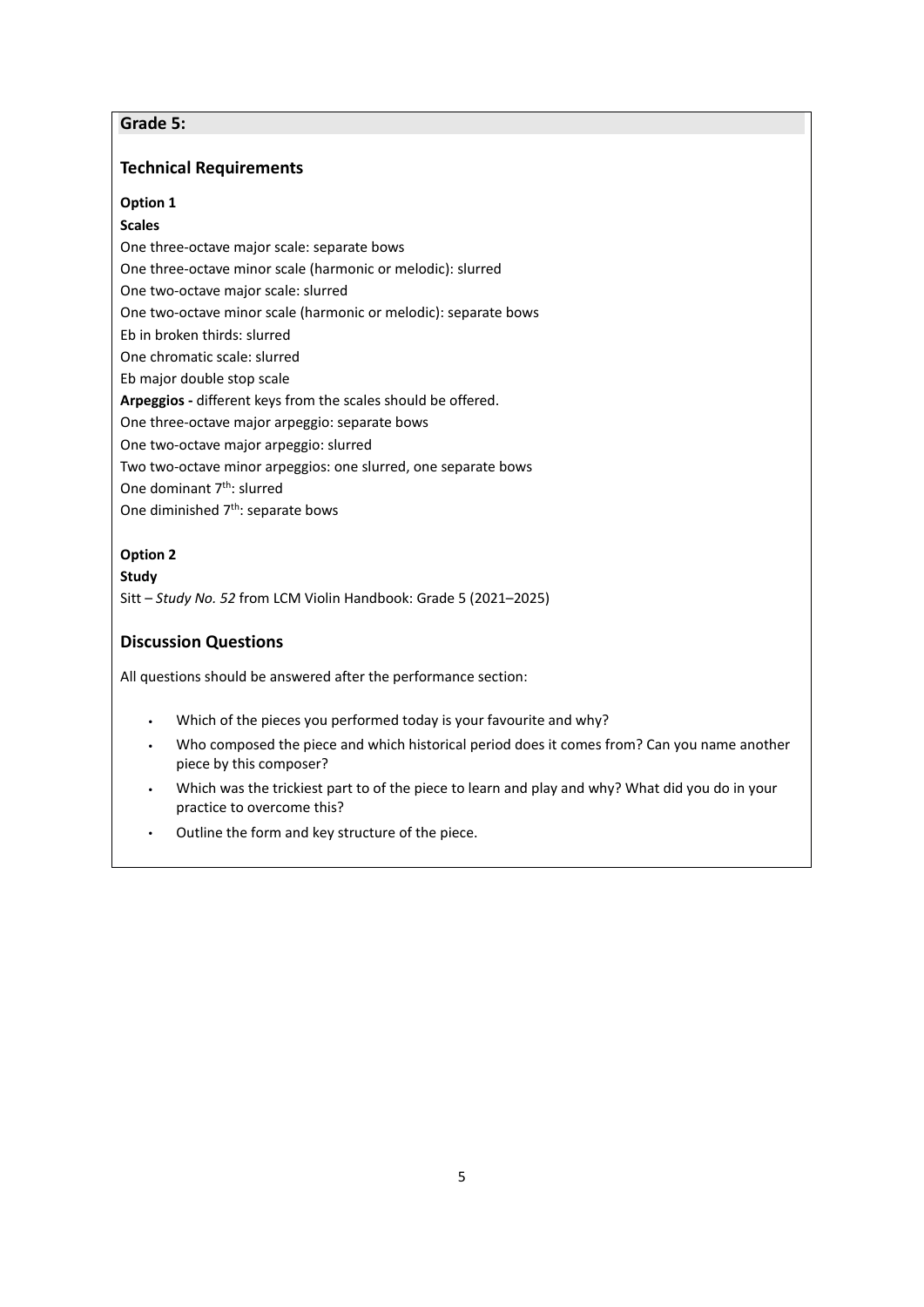# **Grade 6:**

## **Technical Requirements**

#### **Option 1**

#### **Scales**

One two-octave major scale: separate bows One two-octave harmonic minor scale: slurred One three-octave major scale: slurred One three-octave melodic minor scale: separate bows One scale in broken thirds: separate bows One chromatic scale: slurred One double stop scale **Arpeggios-** different keys from the scales should be offered. One two-octave major arpeggio: separate bows One two-octave minor arpeggio: slurred One three-octave major arpeggio: slurred One three-octave minor arpeggio: separate bows One dominant 7<sup>th</sup>: separate bows One diminished 7<sup>th</sup>: slurred

## **Option 2**

**Studies** Johow – *The Spinning Wheel* AND  $\{ both from LCM Violin Handbook: Grade 6 (2021–2025) \}$ Cohen – *Intrada* 

## **Discussion Questions**

- In relation to one piece performed today, explain why you like or dislike performing it. Do you find it challenging or rewarding and why?
- Explain how the performance of this piece went today. Were you pleased? Were there aspects that could have gone better?
- What was the hardest thing about learning this piece and how did you overcome the difficulty?
- Explain how you tune your instrument.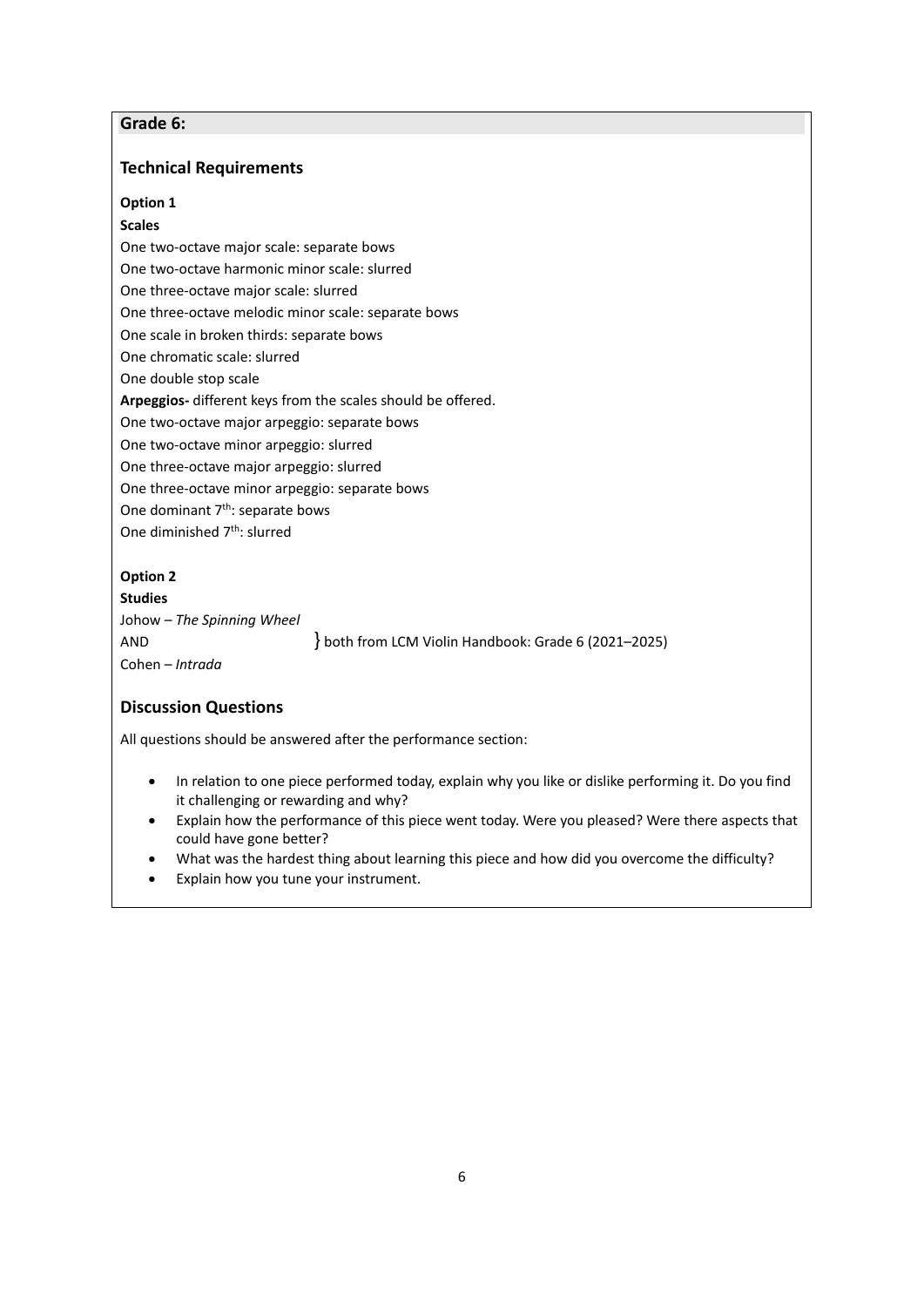# **Grade 7:**

# **Technical Requirements**

## **Option 1**

## **Scales**

Two three-octave major scales: one slurred, one separate bows Two three-octave minor scales:

- one harmonic and slurred
- one melodic with separate bows

One two-octave minor scale: melodic and slurred

One scale in broken thirds: separate bows

One three-octave chromatic scale: slurred

Bb major in sixths double stop scale

G minor in octaves double stop scale (harmonic or melodic)

**Arpeggios -** different keys from the scales should be offered.

Two three-octave major arpeggios: one slurred, one separate bows

Two three-octave minor arpeggios: one slurred, one separate bows

One two-octave minor arpeggio: separate bows

One three-octave dominant  $7<sup>th</sup>$ : separate bows

One two-octave dominant 7<sup>th</sup>: slurred

One three-octave diminished  $7<sup>th</sup>$ : separate bows

# **Option 2**

**Studies** Martinů – *Jazz Rhythms* AND **}** both from LCM Violin Handbook: Grade 7 (2021–2025) Cohen – *Take to the Hills*

# **Discussion Questions**

- Which of the pieces you performed today is your favourite and why? How do you feel the performance went today?
- Explain your approach to learning the piece. Which was the trickiest section to learn? How did you overcome the difficulty? Describe some of the practice techniques that you used.
- What can you tell me about the composer and historical/stylistic context of the piece? How did it affect your interpretation?
- Describe the form and key structure of the piece.
- What kind of cadence does the piece finish with?